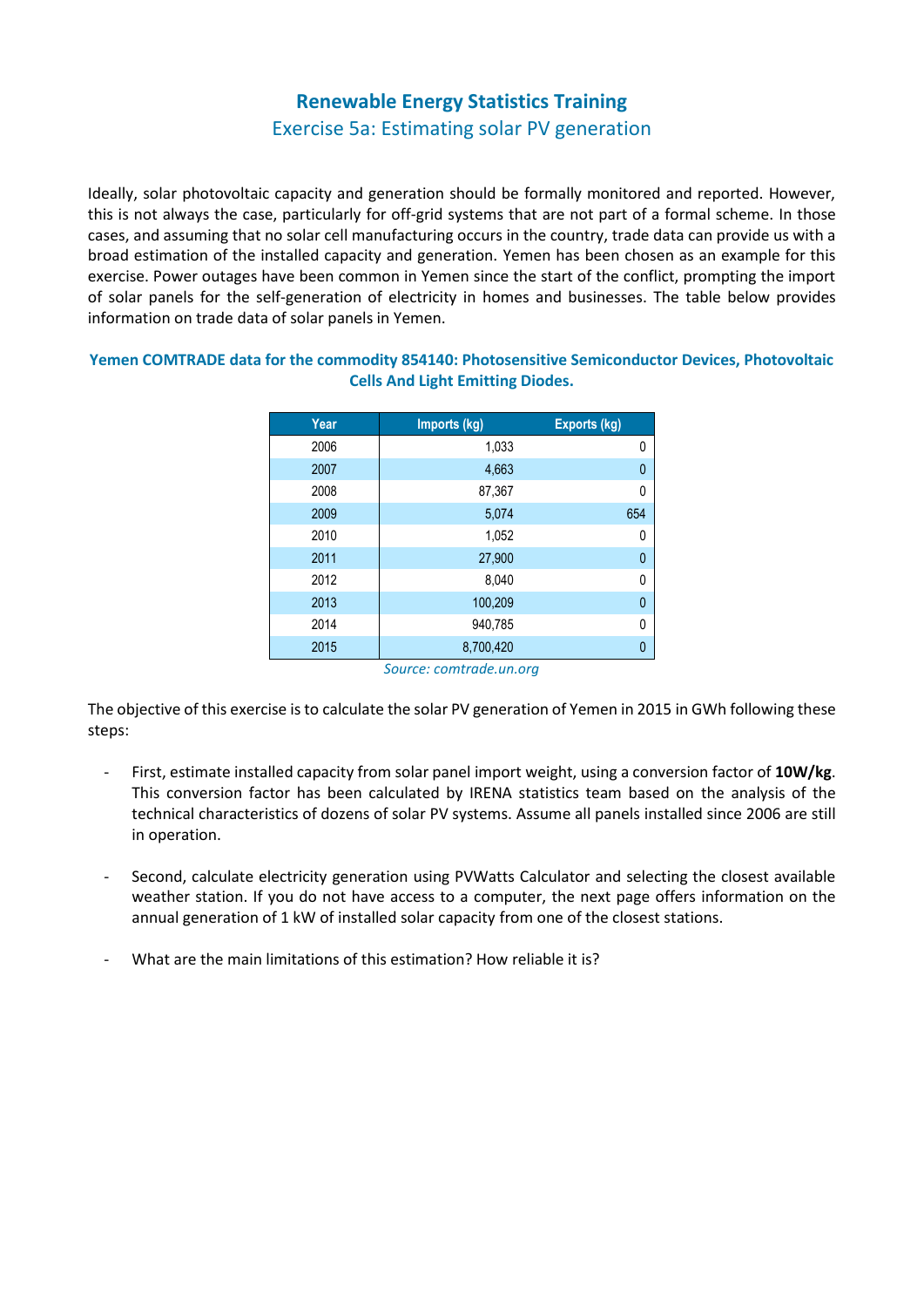Extract from PVWatts Calculator for a solar PV installation of 1kW in Dire Dawa, Ethiopia.



Caution: Photovoltaic system performance<br>predictions calculated by PWMatts@<br>include many inherent assumptions and<br>uncertainties and do not reflect variations<br>between PV technologies nor stee-specific<br>characteristics sexep systems.

The expected range is based on 30 years<br>of actual weather data at the given<br>location and is intended to provide an<br>indication of the variation you might see.<br>For more information, please refer to this<br>NREL report: The Err

Disclaimer: The PWMatts@ Model<br>("Model") is provided by the National Renewable Energy Laboratory ("NREL"),<br>which is operated by the Alliance for<br>Sustainable Energy, LLC ("Alliance") for<br>the U.S. Department Of Energy ("DOE" whatsoeve

The names DOE/NREL/ALLIANCE shall not The names bottom-text-particular to the used in any representation,<br>advertising, publicity or other manner whits<br>exercity endorse or promote any<br>entity that adopts or uses the Model.<br>DOE/NREL/ALLIANCE shall not provide

any support, consulting, training or<br>assistance of any kind with regard to the<br>use of the Model or any updates,<br>revisions or new versions of the Model.

revisions or new versions of the Model.<br>YOU AGREE TO INDEMNIFY AND NOTE AND NEW AFTEILATES, OFFICERS, AGENTS, AND DEPARTED TO YOUR USE RELATED TO YOUR VERSION OF THE MODEL TO REACT AND ONLY MANY CONSTRANT MODEL TO THE MODE DOE/INBEL/ALLIANCE BE LIABLE FOR ANY DAMAGES<br>SPECIAL, NIOIRECT OR CONSEQUENTIAL<br>DAMAGES OR ANY DAMAGES<br>LIMITED TO CLAIMS ASSOCIATED WITH<br>THE LOSS OF DATA OR PROFITS, WHICH THE LOSS OF DATA OR PROFITS, WHICH IN<br>CONTRACT, NE

The energy output range is based on analysis of 30 years of historical weather<br>data for nearby , and is intended to provide an indication of the possible<br>provide an indication of the possible<br>interannual variability in ge

| <b>RESULTS</b>                                               |                                                     | $1.695$ kWh per Year $*$  |                            |
|--------------------------------------------------------------|-----------------------------------------------------|---------------------------|----------------------------|
| <b>Month</b>                                                 | <b>Solar Radiation</b><br>(kWh/m <sup>2</sup> /day) | <b>AC Energy</b><br>(kWh) | <b>Energy Value</b><br>(S) |
| <b>January</b>                                               | 7.10                                                | 162                       | N/A                        |
| <b>February</b>                                              | 6.98                                                | 144                       | N/A                        |
| <b>March</b>                                                 | 6.16                                                | 143                       | N/A                        |
| <b>April</b>                                                 | 5.59                                                | 126                       | N/A                        |
| <b>May</b>                                                   | 5.55                                                | 127                       | N/A                        |
| June                                                         | 5.60                                                | 124                       | N/A                        |
| July                                                         | 5.53                                                | 128                       | N/A                        |
| <b>August</b>                                                | 5.81                                                | 135                       | N/A                        |
| <b>September</b>                                             | 6.16                                                | 136                       | N/A                        |
| <b>October</b>                                               | 6.57                                                | 151                       | N/A                        |
| <b>November</b>                                              | 7.01                                                | 155                       | N/A                        |
| <b>December</b>                                              | 7.06                                                | 164                       | N/A                        |
| Annual                                                       | 6.26                                                | 1,695                     | 0                          |
| <b>Location and Station Identification</b>                   |                                                     |                           |                            |
| <b>Requested Location</b>                                    | <b>Sanaa</b>                                        |                           |                            |
| <b>Weather Data Source</b>                                   | (INTL) DIRE DAWA (MIL/CIV), ETHIOPIA<br>428 mi      |                           |                            |
| Latitude                                                     |                                                     | $9.6^\circ$ N             |                            |
| Longitude                                                    | 41.87° E                                            |                           |                            |
| <b>PV System Specifications (Residential)</b>                |                                                     |                           |                            |
| DC System Size                                               | 1 kW                                                |                           |                            |
| <b>Module Type</b>                                           | <b>Standard</b>                                     |                           |                            |
| <b>Array Type</b>                                            |                                                     | Fixed (open rack)         |                            |
| <b>Array Tilt</b>                                            | $20^{\circ}$                                        |                           |                            |
| <b>Array Azimuth</b>                                         | $180^\circ$                                         |                           |                            |
| <b>System Losses</b>                                         | 14%                                                 |                           |                            |
| <b>Inverter Efficiency</b>                                   | 96%                                                 |                           |                            |
| <b>DC to AC Size Ratio</b>                                   | 1.1                                                 |                           |                            |
| <b>Economics</b>                                             |                                                     |                           |                            |
| <b>Average Cost of Electricity Purchased</b><br>from Utility |                                                     | No utility data available |                            |
| <b>Performance Metrics</b>                                   |                                                     |                           |                            |
|                                                              |                                                     |                           |                            |

**Capacity Factor** 

Source: NREL PVWatts Calculator: http://pvwatts.nrel.gov

19.4%